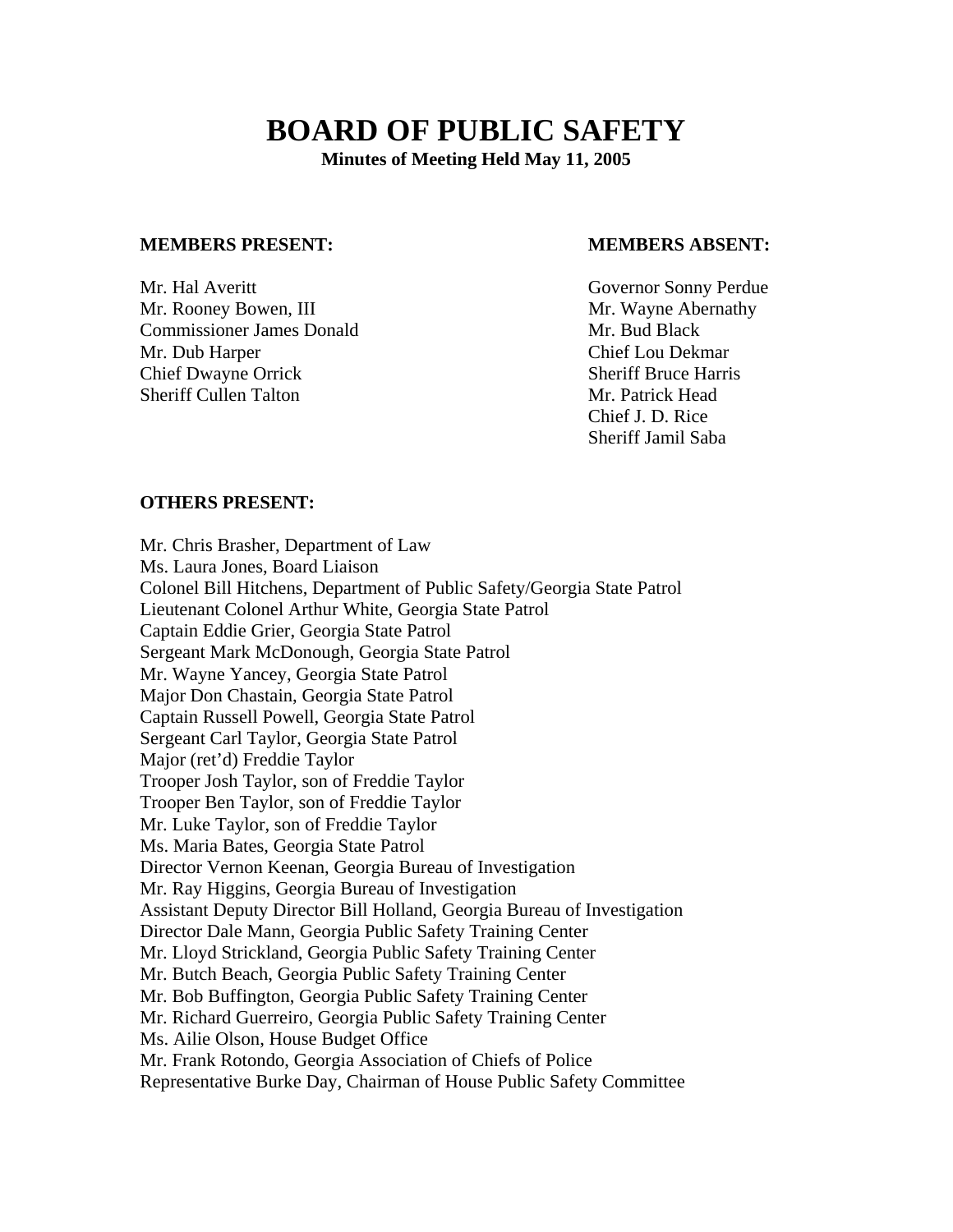Minutes of Board of Public Safety May 11, 2005 Page 2

Vice-Chairman James Donald opened the May Board meeting with welcoming everyone and asking if there were any visitors. Colonel Bill Hitchens, Georgia State Patrol, welcomed back Mr. Wayne Yancey who was attending this meeting for the Director of Legal Services. Colonel Hitchens also introduced Captain Russell Powell, who is the new training director for State Patrol Training Academy. Director Dale Mann introduced new employee Stanford Allison, who is with the Georgia Fire Academy. Representative Burke Day, Chairman of House Public Safety, was also introduced to the Board.

Colonel Hitchens presented a Resolution to Major Freddie Taylor, who has retired from State Patrol after 35 years of service. After reading the Resolution, Major Taylor thanked the Board members for supporting him through the years, telling them what a blessing it has been to work with State Patrol and every day he had looked forward to going to work. He did not view it just as a job, but as a privilege.

# **DIRECTORS' REPORTS:**

Colonel Hitchens, Department of Public Safety/State Patrol, reported that the department is concentrating on the inheritance of units from the dismantled Department of Motor Vehicle Safety. Effective 1 July, the law enforcement personnel from DMVS will join the Department of Public Safety. Several meetings have been held to discuss the issues of those being affected. Things are transitioning smoothly, but with a few monetary problems. With regard to this, Colonel Hitchens reported the law enforcement division is supported by federal grants. In meeting with federal counterparts, they are willing to work with the Department of Public Safety and they believe there will be no interruption with this transition. Colonel Hitchens stated the DMVS unit will be brought in as a separate division and the budget will be separate because of the federal grant process. Colonel Hitchens reported that the manpower is 330 law enforcement positions, but because of also suffering under economic crisis, the actual manpower is down to 270; in addition, there are 25 administrative people, those being fiscal officers, grant officers, an attorney, and personnel officer.

Director Vernon Keenan, Georgia Bureau of Investigation, began with updating the Board on the Firearms Program. Governor Sonny Perdue signed into law the legislation removing the mandate requiring GBI to operate the instant background checks program for purchasing firearms in Georgia. Chairman Burke Day was instrumental in pushing this important legislation through the General Assembly. When the GBI operated the program, the charge was \$5 for each firearms background check, when in fact it actually cost \$8. Because of the new law, the GBI is no longer required to do the program; the requirement has been passed over to the FBI. The GBI is working with FBI, starting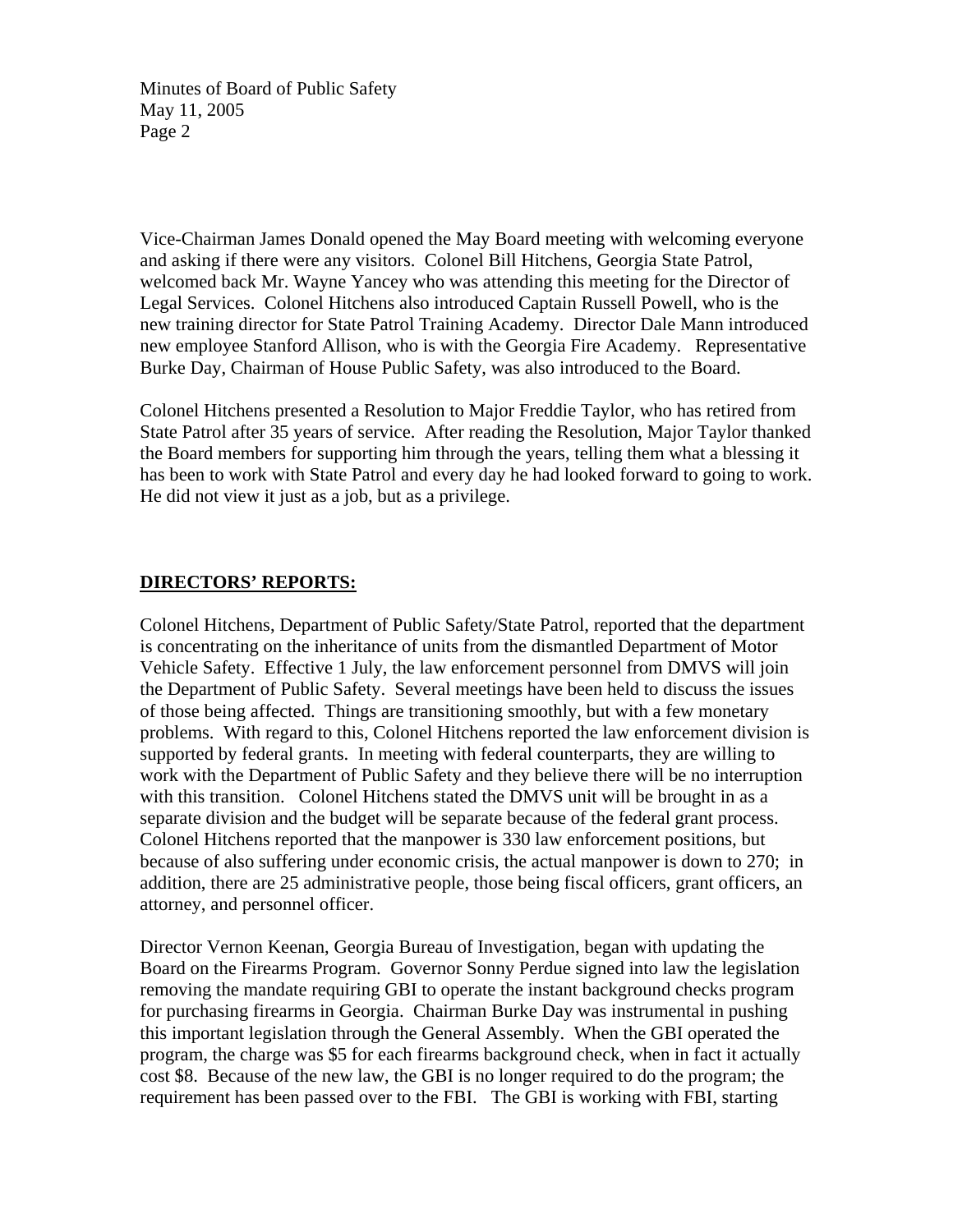Minutes of Board of Public Safety May 11, 2005 Page 3

with meetings next week to begin the transition of the responsibility for the FBI to do firearms checks and to insure there is no disruption of this service to citizens purchasing firearms.

The second issue which Representative Day was instrumental in assisting with was getting appropriations to address the shortage in the State Crime Laboratory. The General Assembly, through the efforts of Governor Perdue, appropriated funding to GBI to hire seventeen new scientific positions for the lab. Also, \$3 million was appropriated to outsource crime lab cases to private laboratories. A meeting was held recently with the District Attorneys to address concerns about how the process will work with State Crime Laboratory sending crime lab cases to private labs. Director Keenan explained that the concerns addressed were the change of custody issues and expert testimony required at court proceedings. The District Attorneys had two suggestions, that being allowing video conferencing testimony in court proceedings and identifying agencies requesting analysis of evidence in those cases that never are prosecuted. Director Keenan indicated the GBI will aggressively pursue these suggestions. Director Keenan reported that the twenty new scientists have gone through training and are now reaching their full potential, which will impact the ability to address cases coming in. Director Keenan reported the GBI received no appropriations to replenish field agents, meaning that the GBI has to prioritize what crimes are to be worked. The GBI is facilitating the local agencies to come together to work crimes, such as property crimes.

Director Dale Mann, Georgia Public Safety Training Center, began with letting everyone know the Training Center will be serving lunch after the Board meeting. Director Mann stated that at the previous Board meeting, he reported the Training Center will acquire a Department of Juvenile Justice building located in Athens. The State Properties Commission will meet to vote to assign the building to the Training Center. Then an Executive Order will be presented to Governor Perdue and he will make the final decision on the transfer of the building. Director Mann is planning to have a structural engineer look at the building to see about taking out a couple of walls to change three small classrooms into two large classrooms. Director Mann understands that after May  $20<sup>th</sup>$ , the State Properties Commission will let him know of the decision.

The second issue brought to the Board members was the Basic Communication Training, which is required under O.C.G.A. § 35-8-23. Chief Ken Vance, who is on the POST Council, wrote a letter requesting the Training Center pick up the cost of feeding and housing the candidates for the 911 community. Director Mann informed the Board members that he wanted to help and that he will be looking for \$34,000 in the Training Center's revenue to pay for meals and lodging for FY 06. He plans to ask Governor Perdue for his support by making this a part of his recommendation in the supplemental budget for upcoming fiscal year. Director Mann also stated that he plans to publish a statement that tuition, meals, and lodging will no longer be free for those candidates who attend the 911 training outside their six-month grace period. This will give agency heads